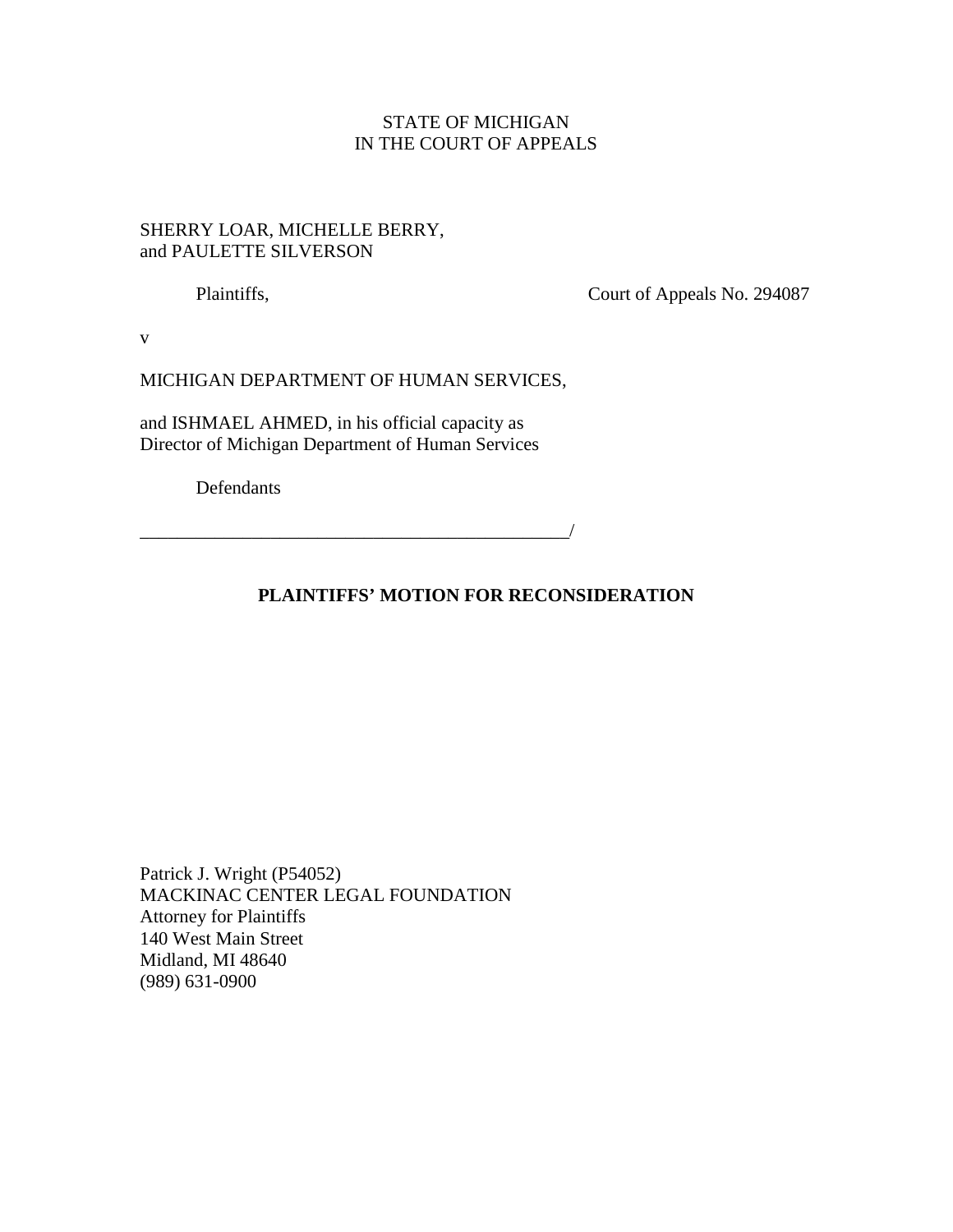#### **Facts and Procedure**

Plaintiffs Sherry Loar, Michelle Berry, and Paulette Silverson<sup>1</sup> are three homebased day care providers who tend children of parents who qualify for state day care subsidies. Plaintiffs filed a complaint for mandamus seeking to stop Defendant Department of Human Services (DHS) and its director, Defendant Ishmael Ahmed, from diverting "dues" to a union, Child Care Providers Together Michigan (CCPTM), since the DHS does not have the constitutional authority to reclassify home-based day care providers, who are business owners and independent contractors, as government employees.

In 2005 and 2006, there appears to have been a union-driven, multistate movement to organize day care providers. In Michigan, that effort began with an attempt to organize the providers directly against the DHS. That effort fizzled. Soon thereafter, a novel method was deployed.

The legal impediments that led to the development of this novelty were discussed in an illuminating article by the National Women's Law Center. As the article noted, "home-based providers do not easily fit into a legal status that permits them to unionize" since they "are either independent contractors — self-employed business owners — or, in the case of a small number of . . . providers who are providing care in a child's home, [are] otherwise not in an employer-employee relationship." Deborah Chalfie, et al, Getting Organized: Unionizing Home-based Child Care Providers 6-7 (2007). Given the lack of a traditional employer-employee relationship, organized labor developed a new model, which "used the provider's relationship with the state — receipt of payment from

<u>.</u>

<sup>1</sup> This suit was originally filed by Loar and Dawn Ives. Ives has since been dismissed without prejudice. Berry and Silverson were added as plaintiffs as part of an amended complaint.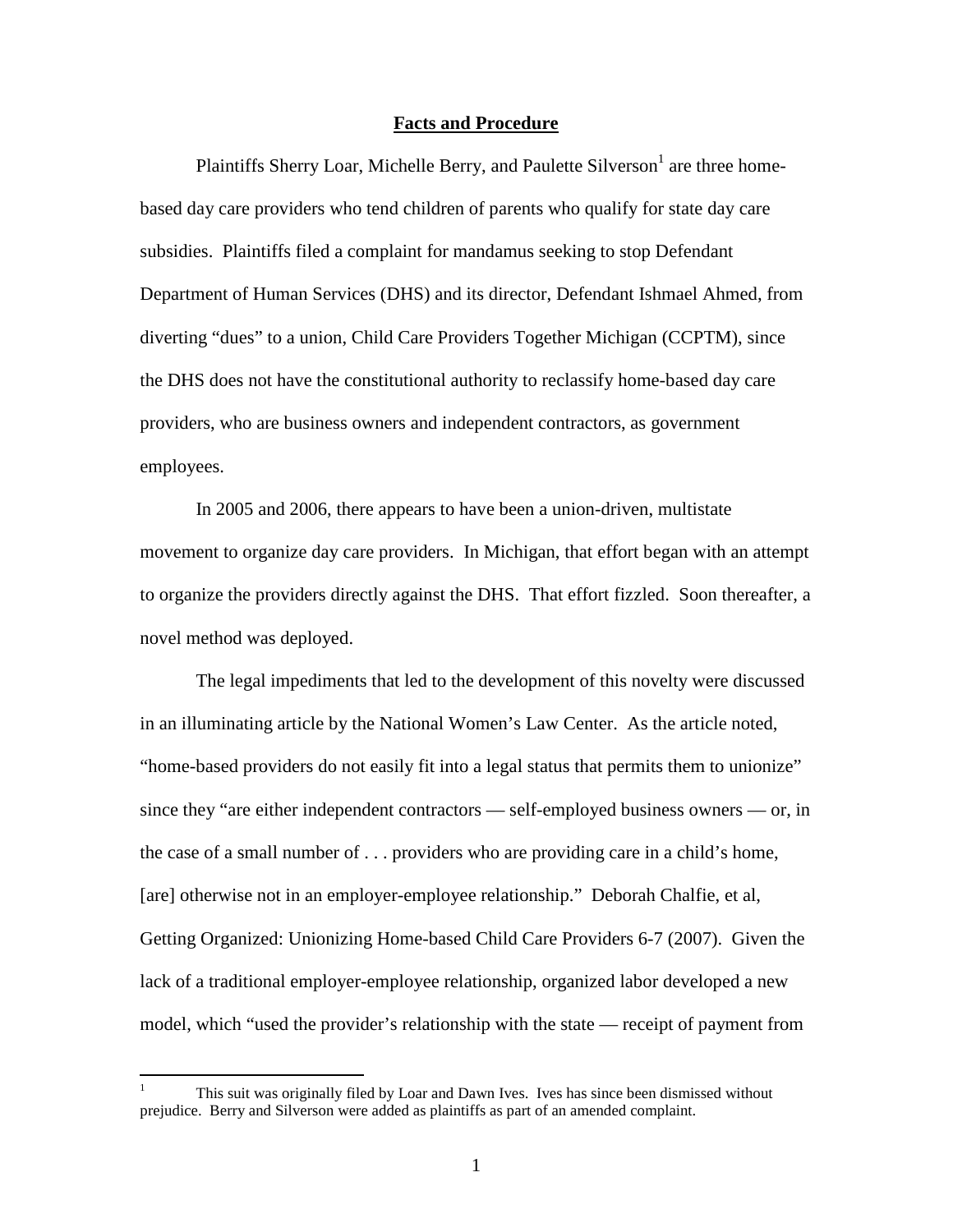the state under a program administered by the state — as the nexus to find or fashion an 'employer of record' with whom to bargain." *Id*. at 7.

In Michigan, an "employer of record" — the Michigan Home Based Child Care Council (MHBCCC) — was created through an interlocal agreement<sup>2</sup> between the Department of Human Services and Mott Community College. That document professed to give the MHBCCC the "right to bargain collectively and enter into agreements with labor organizations." It also stated, "[MHBCCC] shall fulfill its responsibilities as a public employer subject to 1947 PA 336, MCL 423.201 to 423.217 [Public Employment Relations Act]." Complaint, Exhibit 8 at § 6.10.

In a striking concession, Defendants flatly admit that the DHS did not have the power to grant collective bargaining authority: "[Plaintiffs claim] that DHS gave the [MHBCCC] the 'power to collectively bargain.' . . . DHS did not — indeed *could not* grant MHBCCC the power to collectively bargain."<sup>3</sup> Defendants' Reply to [Plaintiffs'] Brief in Support of Answer to Defendants' Motion to Dismiss Pursuant to MCR  $2.116(C)(8)$  and  $(C)(4)$  at 1 (emphasis in original). At no point in this litigation have Defendants squared their statement that the DHS could not grant the MHBCCC collective bargaining power with the fact that in the interlocal agreement, the DHS attempts to do just that.

 $\frac{1}{2}$  Plaintiffs argued the Michigan Constitution requires the involvement of at least two local governments in an interlocal agreement; here, there was only one (and the state). Hence, Plaintiffs contend the document does not constitute a valid interlocal agreement.

 3 To be clear, the following was Plaintiffs' exact language in their answer to Defendants' motion to dismiss: "[Plaintiffs contend] that Defendants cannot remove 'union dues' from child care subsidy payments because Defendants did not have the authority to give the Michigan Home Based Child Care Council (MHBCCC) the power to collectively bargain as the 'employer' of home-based day care providers under the interlocal agreement." In other words, the DHS "gave" a power that it never had.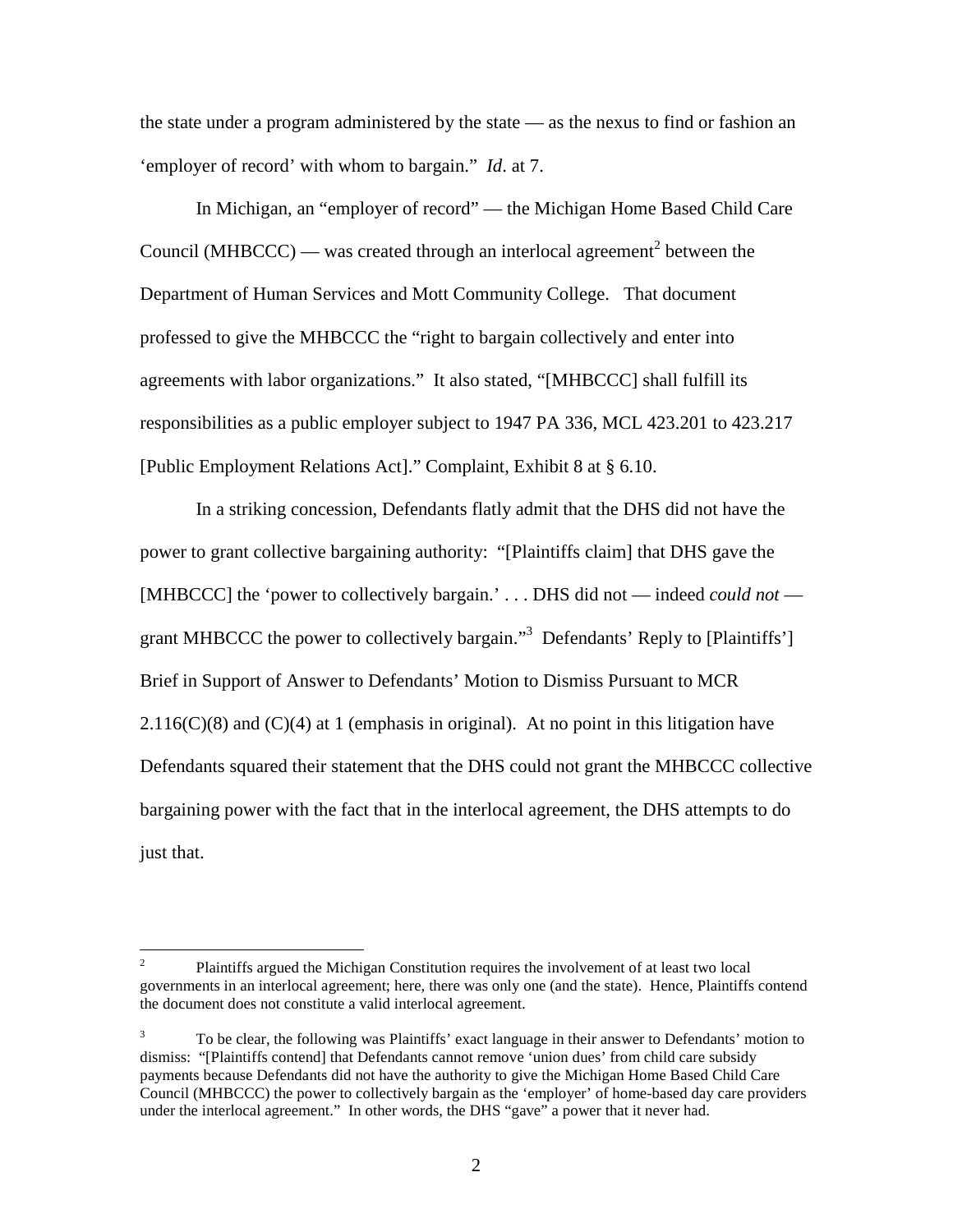Defendants did not make this admission until late in the legal process. Their initial response to the complaint was a motion to dismiss on grounds that Plaintiffs' sixpage, forty-six-paragraph complaint and forty-seven-page brief in support did not provide enough detail to allow Defendants to comprehend the nature of the complaint. Further, Defendants claimed that this Court lacked jurisdiction to hear this matter, as the MHBCCC, CCPTM and other "necessary parties" were not named as defendants. Perhaps aware that they would have to admit that the DHS overstepped its bounds in granting the MHBCCC collective bargaining power, Defendants did not make any defense on the substantive merits of Plaintiffs' claims. It was not until their reply brief that Defendants admitted that they lacked the power to grant collective bargaining power to the MHBCCC.

On December 30, 2009, this Court entered an order, which stated in pertinent part: "The complaint for mandamus is DENIED." It is this order that Plaintiffs seek to have reconsidered. Per MCR 7.215(I), a copy of the order is attached.

### **Standard of Review**

Motions for reconsideration are subject to MCR 2.119(F)(3), which generally prohibits presentation of the same issues ruled on by the court. A "palpable error" that needs to be corrected must be shown.

#### **Analysis**

 In *Anderson v Hayes*, 483 Mich 873 (2009), Justice Markman chastised a trial court for making a valuation determination in a single sentence without discussing the rationale for the decision. He indicated that in order for appellate courts to do their job, the reviewing court must have some inkling of the lower court's reasoning:

3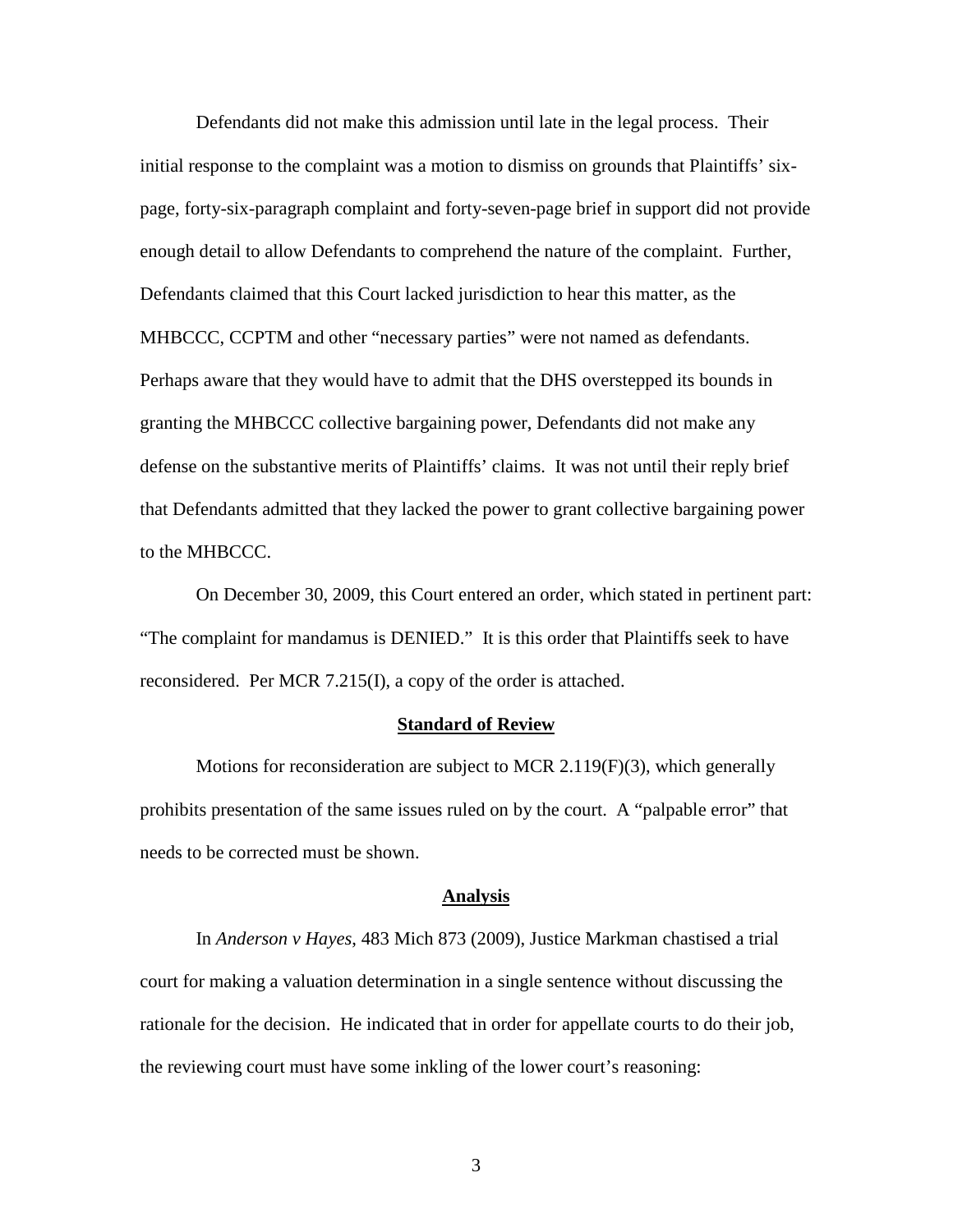[T]he judicial process is largely a process of analysis, not of results. Both the parties and reviewing judges in the appellate process are entitled to something more on the part of the trial court than a conclusory statement.

 . . . Although a trial court is, of course, not obligated to comment on every matter in evidence, it is obligated, I believe, to explain at least minimally its decisions on the principal issues before it. Here, the trial court's single sentence of non-explanation did not satisfy this obligation. For these reasons, I would remand this case to the trial court for it to explain the rationale for its decision.

*Id.* (Markman, J., dissenting from denial of leave to appeal; emphasis added).

In *Citizens Protecting Michigan's Constitution v Secretary of State*

482 Mich 960 (2008), Justice Kelly — now Chief Justice Kelly — indicated that the

courts have a duty to Michigan's citizens to provide guidance on important constitutional

questions. A decision that offers no guidance on "essential questions" is in fact

neglecting the courts' "duty to the citizens of Michigan to serve as the final arbiter of the

law." (Kelly, J., dissenting from denial of leave to appeal).

Const 1963, art 6, sec 6, addresses the need for a court of the first instance to

provide an opinion, even though this guidance is binding only on the Michigan Supreme

Court. It states:

Decisions of the supreme court, including all decisions on prerogative writs, shall be in writing and shall contain a concise statement of the facts and reasons for each decision and reasons for each denial of leave to appeal. When a judge dissents in whole or in part he shall give in writing the reasons for his dissent.

The predecessor to that provision, Const 1908, art 7, sec 7, stated:

Decisions of the supreme court, including all cases of mandamus, quo warranto and certiorari, shall be in writing, with a concise statement of the facts and reasons for the decisions; and shall be signed by the justices concurring therein. Any justice dissenting from a decision shall give the reasons for such dissent in writing under his signature. All such opinions shall be filed in the office of the clerk of the supreme court.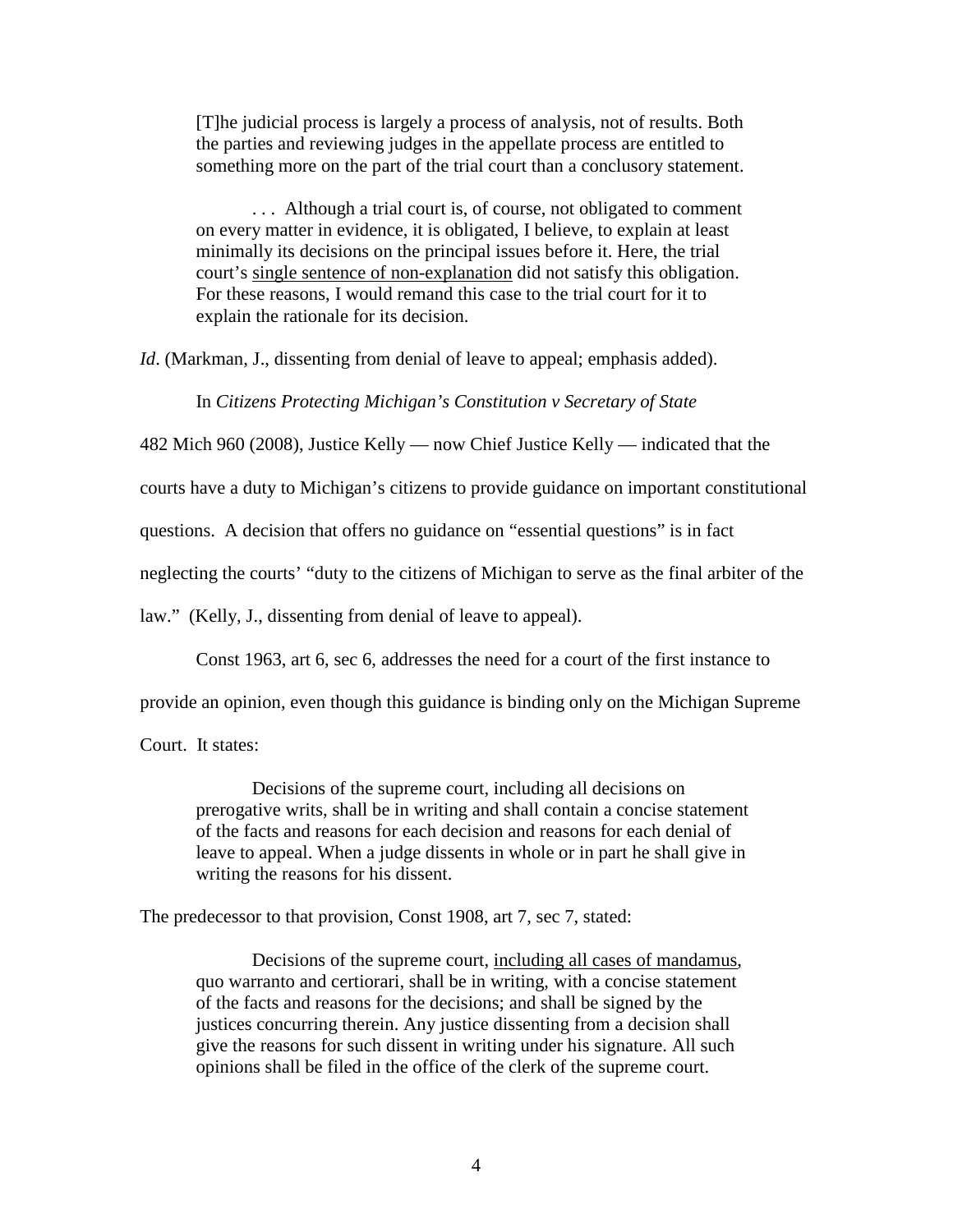*Id.* (emphasis added). The Address to the People explained the changes from the 1908 Constitution to the 1963 Constitution:

 This is a revision of Sec. 7, Article VII, of the present constitution. The reference to "prerogative writs" replaces the list of historic writs contained in the present document. The proposed section continues the requirement of written opinions with a statement of facts and reasons for each decision. The final sentence requires a statement of reasons for all dissents whether in whole or in part.

 The eliminated language of the present constitution requiring signature on opinions and their filing is regarded as excess verbiage. The practice is well established and it appears unnecessary to encumber the constitution with this requirement.

2 Official Record, Constitutional Convention 1961, pp. 3355, 3385. Hence, the term "prerogative writs" was meant to include all "historical writs" listed in the 1908 constitutional provision — including the writ of mandamus.

 Much of the debate of Const 1963, art 6, sec 6, centered on requiring the Michigan Supreme Court to explain its reasons for denying leave to appeal. Some delegates thought each litigant deserved at least a cursory explanation of the Michigan Supreme Court's denial, and others thought it would decrease the utility of the newly created Court of Appeals, which was intended in part to handle some of the less important cases and issues needing review. The group advocating a written explanation on all writs, decisions, and applications for leave to appeal prevailed.

Regardless of their views on the issuance of written Supreme Court opinions, the delegates assumed that the Court of Appeals would issue written opinions on all such matters. Delegate Danhof, the chair of the Committee on the Judicial Branch at the Constitutional Convention, noted that the new Michigan court system would mirror the federal system, and that at the Court of Appeals, a party "will get a written decision." 1 Official Record, Constitutional Convention 1961 p. 1295. In arguing that an explanation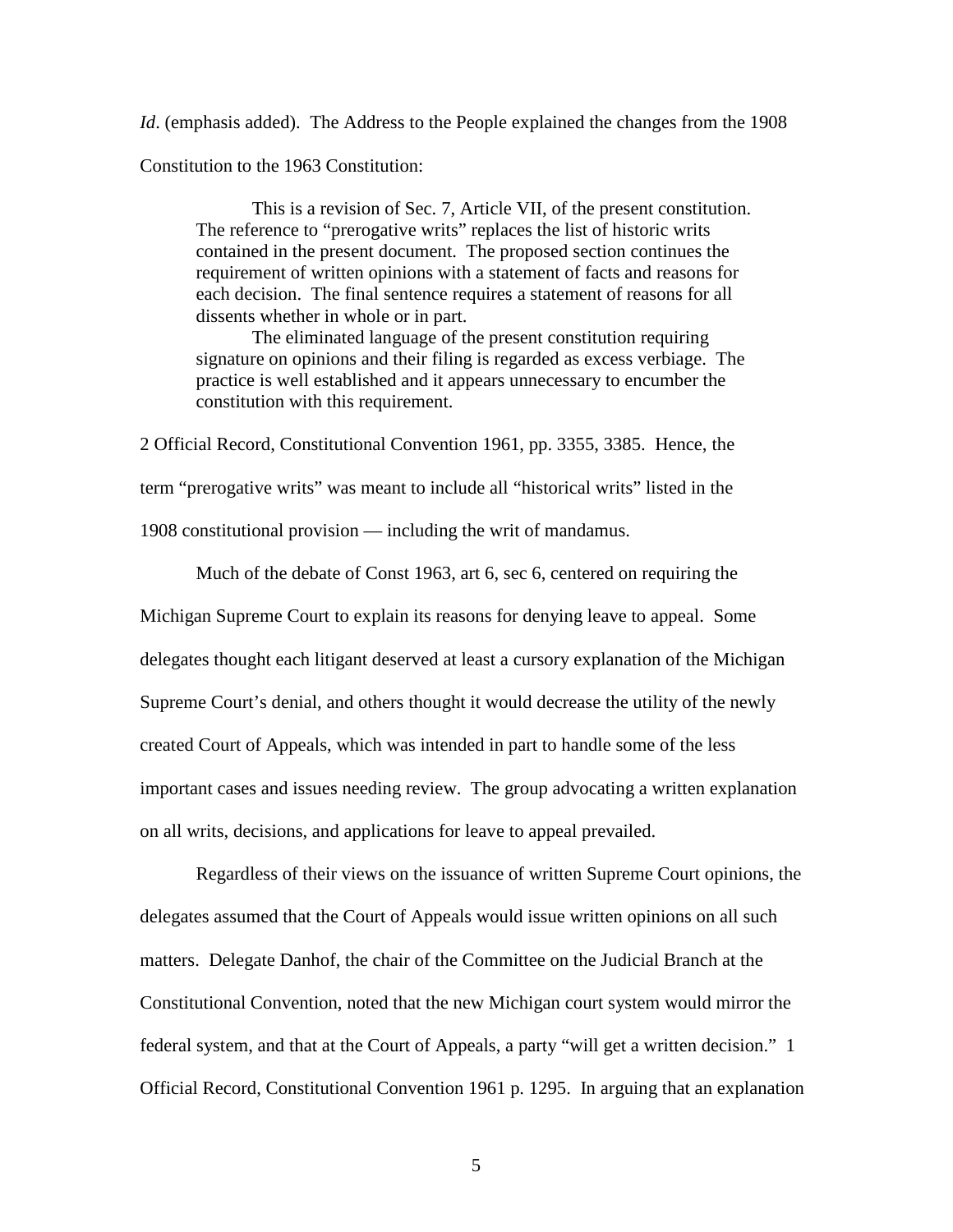for a denial of an application for leave to appeal was not necessary, he stated: "Now, if the court says your leave is denied, it very adequately means that the court of appeals becomes your court of last resort, and the decision therein written . . . will passively become the law of the state of Michigan." *Id*. Delegate Iverson, who was arguing against a written explanation for the denial of leave to appeal, stated: "Has anyone any doubt in this room that on any appeal as a matter of right to the court of appeals, that there would not be a written opinion?" *Id.* at  $1299<sup>4</sup>$ 

During these debates about providing reasons for denying leave to appeal, writs of mandamus were discussed at length. *Id*. at 1301. Delegate Mahinske indicated that it was proper to include writs of mandamus among the writs requiring a statement of the facts and reasons for the decision because at the time, the Michigan Supreme Court had original jurisdiction over such matters. *Id*. at 1303. The obvious implication is that courts of the first instance are supposed to supply the facts and reasons for their result.

 The constitutional provisions that created the Court of Appeals were debated at the convention after the deliberation over what would become Const 1963, art 6, sec 6. The issuance of opinions at the Court of Appeals appears to have generated no discussion because the delegates presumed the court would always issue such opinions whenever there was either an original action or an appeal by right.

 Since its creation, this Court has developed a practice of dismissing many original actions for writ of mandamus in one-sentence denials. This custom may have arisen because mandamus requests often occur immediately prior to elections and could affect the composition of the ballot. In many cases, this Court may have felt it expedient to

 $\frac{1}{4}$  One delegate seemed to assume that while the Court of Appeals would issue written decisions, the delegates were not "anticipating intermediate court's opinions being printed." 1 Official Record, Constitutional Convention 1961 p. 1296.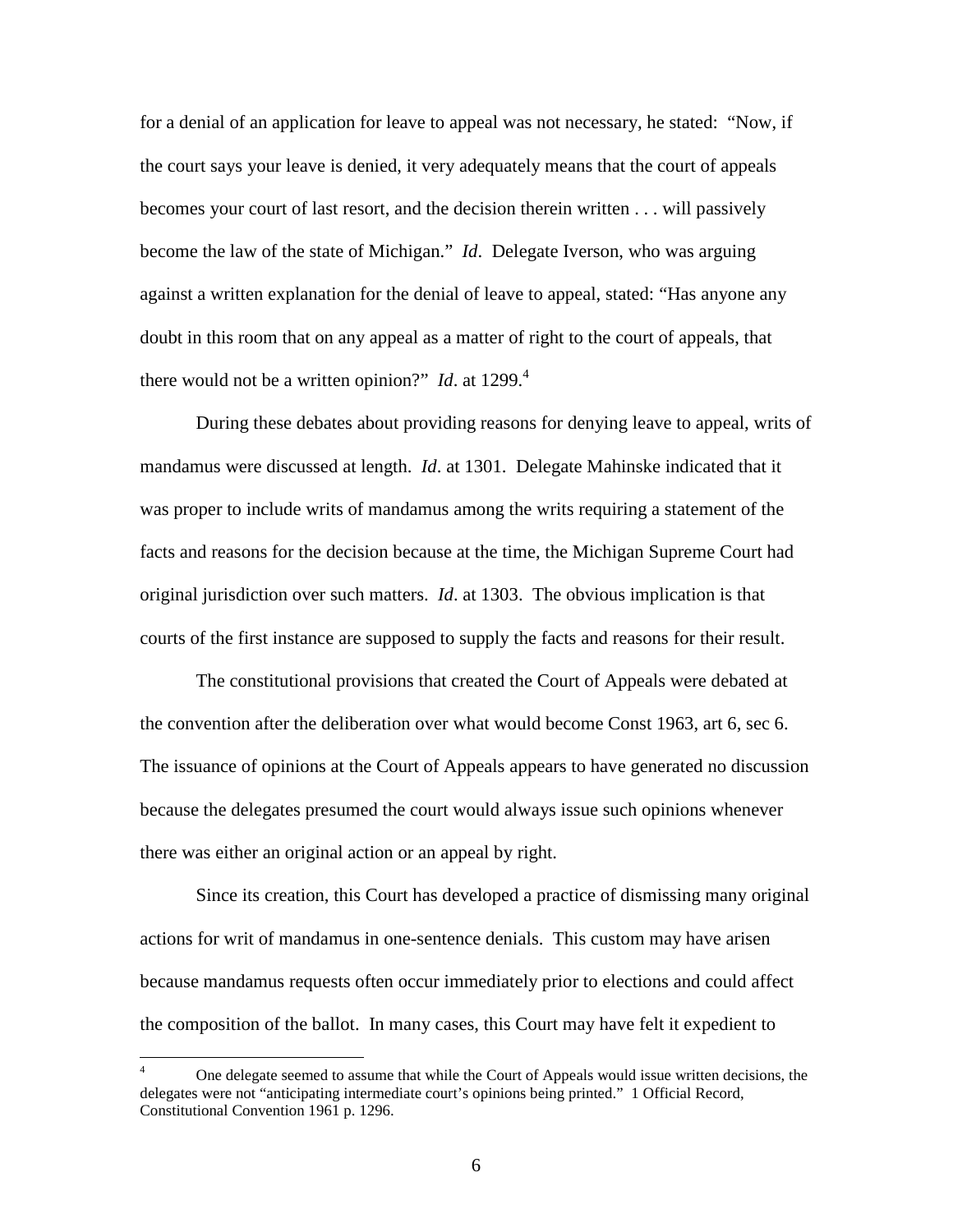decide the controversies quickly in order to provide the Michigan Supreme Court time to act if it chose. But such concerns do not arise in this case. This Court had — and still has — sufficient time to explain its rationale.

By not providing reasons for its decision, this Court fails to fulfill the principal purpose it was created for — to lessen the work of the Michigan Supreme Court. By making the Michigan Supreme Court review this case blind, this Court is making that body start from scratch, with no notion of the issues this Court found dispositive. This means the Michigan Supreme Court is not free simply to provide a focused analysis of the key issues in the case; instead, it must review the entire case to determine the key issues before making its determination. If, as is likely, the Michigan Supreme Court were to remand this case and order this Court to issue an opinion, the Michigan Supreme Court would necessarily have to engage in a second round of staff time and Justice review when whoever loses this important public policy dispute files leave to appeal.

This Court previously dismissed a complaint for mandamus filed directly with it by a memorandum order, and the Supreme Court ordered that the case be remanded for an opinion. *Michigan United Conservation Clubs v Secretary of State*, 463 Mich 1009  $(2001)$ .<sup>5</sup> The complaint in that case was filed with this Court on March 23, 2001, and concerned the plaintiffs' request that the Secretary of State reject a referendum on recent legislation that transformed Michigan into a "shall issue" state regarding concealed weapons permits. Plaintiffs claimed that an appropriation passed in that legislation prevented that act from being subject to a referendum under Const 1963, art 2, sec 9.

On April 9, 2001, seventeen days after the case was filed, this Court entered an order that while short, provided a hint of this Court's reasoning:

 $\frac{1}{5}$ 

The Court of Appeals' panel in that case included a member of the instant panel.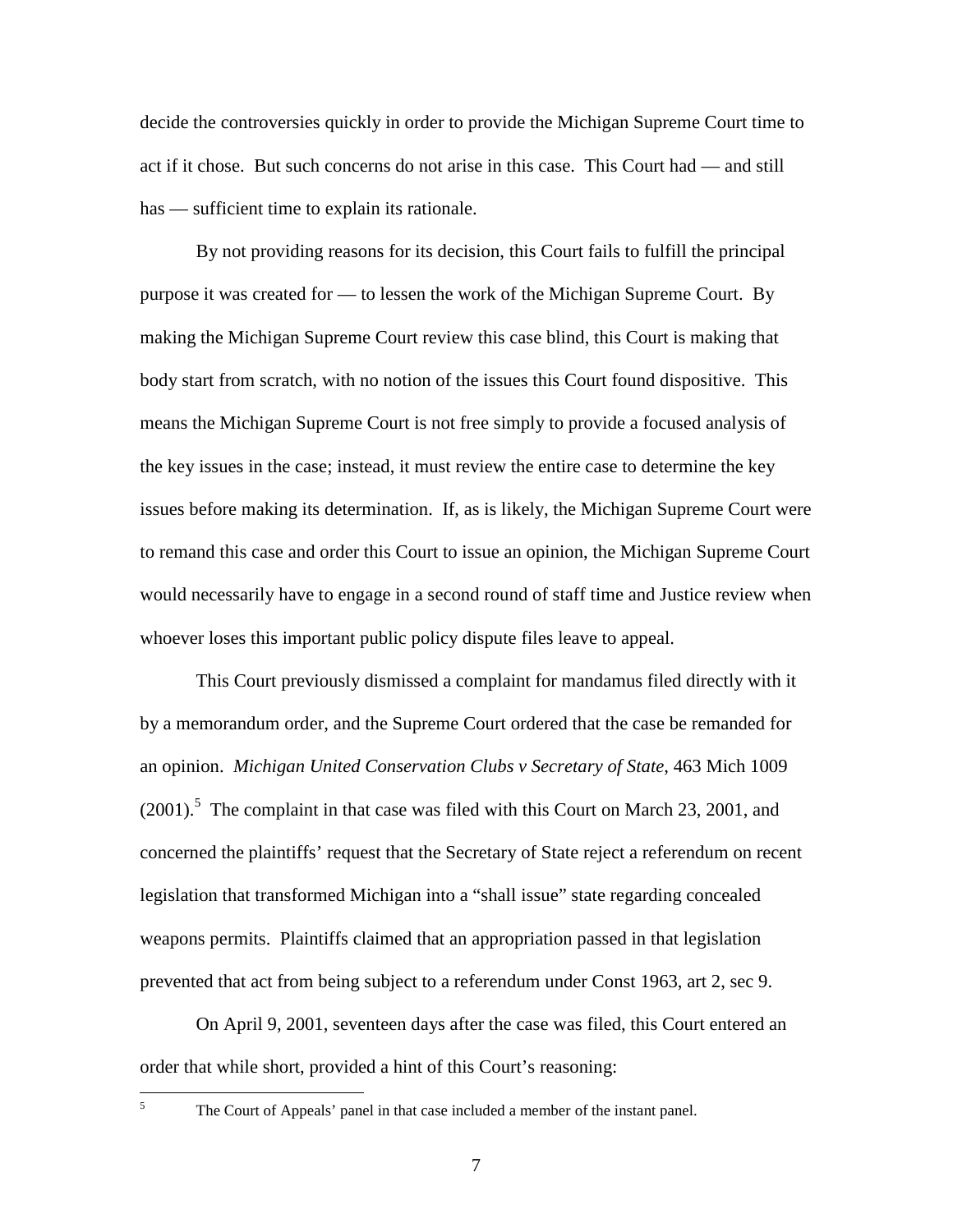Pursuant to MCR 7.206(D)(3) the complaint for mandamus is DISMISSED on the ground that the matter is not ripe for this Court's consideration. The Board of State Canvassers has not completed its canvass of the referendum petitions. MCL 168.479.

An order of the Michigan Supreme Court on April 30, 2001, indicated that this Court erred about the case's ripeness. Tellingly, instead of deciding the merits in the first instance itself, the Michigan Supreme Court remanded the action to this Court "for plenary consideration of the complaint for mandamus." On May 16, 2001, sixteen days after the Michigan Supreme Court's remand order, this Court issued a seven-page opinion on the merits.<sup>6</sup>

MCR 7.302(B)(2) and (3) set forth grounds on which the Michigan Supreme

Court can grant leave to appeal, and they help explain why the Michigan Supreme Court

would have been interested in the *Michigan United Conservation Clubs* case:

(2) the issue has significant public interest and the case is one by or against the state or one of its agencies or subdivisions or by or against an officer of the state or one of its agencies or subdivisions in the officer's official capacity;

(3) the issue involves legal principles of major significance to the state's jurisprudence[.]

The *Michigan United Conservation Clubs* case dealt with an important public policy matter that had generated significant publicity and involved a novel constitutional question. Similarly, *Citizens Protecting Michigan's Constitution v Secretary of State*, 280 Mich App 273 (2008), an original action for mandamus, generated a twenty-page opinion from this Court less than one month after that complaint was filed. That case, too, generated significant publicity and concerned a novel constitutional question.

 $\frac{1}{6}$  The Michigan Supreme Court reversed this opinion on June 29, 2001*. Michigan United Conservation Clubs v Secretary of State*, 464 Mich 359 (2001).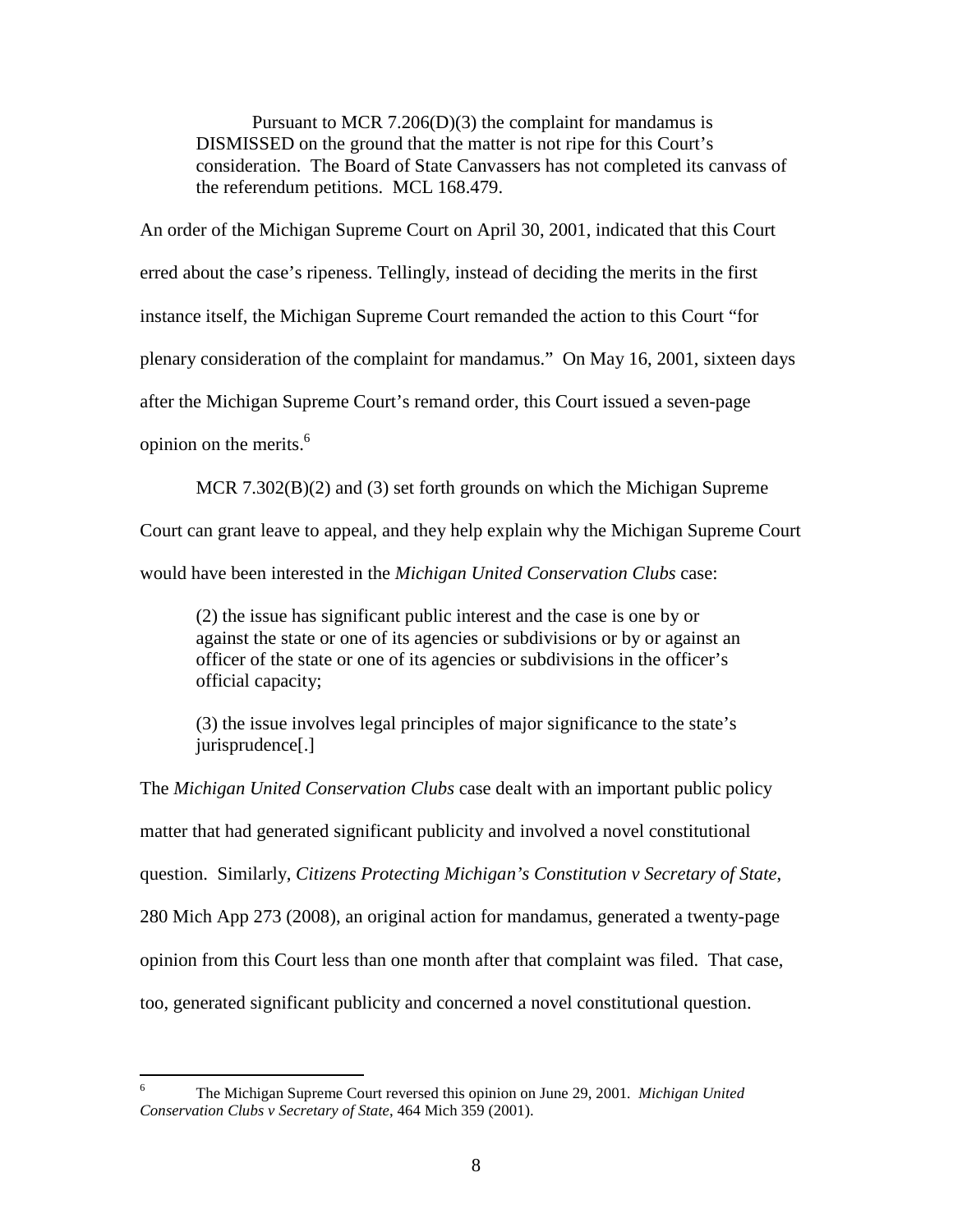The instant case has received tremendous publicity.<sup>7</sup> Further, the suit is against a state agency. The instant case directly involves the propriety of a state executive agency diverting \$3.7 million from a state and federal program meant to help low-income parents obtain child care while they work. In addition, this case raises the fundamental constitutional question of whether an executive agency — and by extension, the governor — has unconstitutionally usurped legislative power through an abuse of the interlocal agreement process. Clearly, this case meets the criteria of MCR 7.302(B)(2) and (3).

 Nevertheless, this Court entered a one-sentence order dismissing the complaint 105 days after the complaint was filed. Given judicial precedent and the Michigan Constitution, the Plaintiffs and the Michigan Supreme Court are entitled to "something more . . . than a conclusory statement," to use the words of Justice Markman.

 This Court's failure to explain its rationale is exacerbated by the Defendants' failure to address the merits of the case. The dismissal order not only deprives the Michigan Supreme Court and the Plaintiffs of this Court's rationale; it deprives the Michigan Supreme Court of an understanding of the Defendants' arguments on the merits.

For example, mandamus has four elements:

(1) the party seeking the writ has a clear legal right to performance of the specific duty sought, (2) the defendant has the clear legal duty to perform the act requested, (3) the act is ministerial, and (4) no other remedy exists that might achieve the same result.

<sup>-&</sup>lt;br>7 The case has been featured in *The Wall Street Journal, The Weekly Standard,* and *The Washington Times*. Locally, it has been featured in *The Detroit News*, *Detroit Free Press*, *Lansing State Journal*, *Flint Journal*, *Livingston Daily, Petoskey News-Review,* and other papers around the state. The undersigned has been interviewed on News/Talk 760 WJR Radio in Detroit several times about it and has also been interviewed by Channels 2, 7 and 56 in Detroit; Channels 12 and 25 in Flint; Channel 5 in Saginaw; and Channels 6 and 10 in Lansing. Plaintiffs recognize that "significant public interest" is a somewhat abstract concept, but media coverage seems like a reasonable means of measuring such interest.